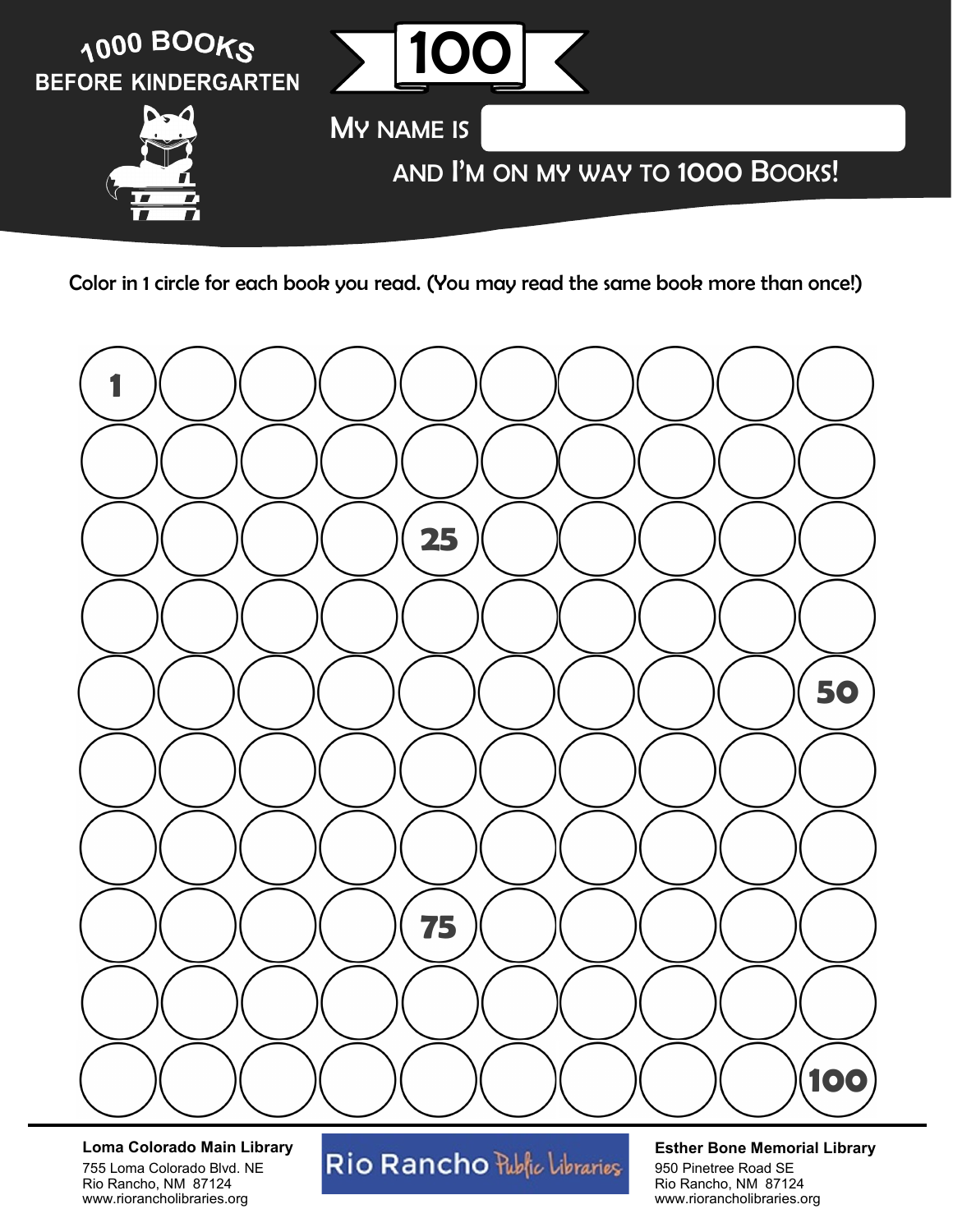



**Loma Colorado Main Library** 755 Loma Colorado Blvd. NE Rio Rancho, NM 87124 www.riorancholibraries.org

# Rio Rancho Public Libraries

#### **Esther Bone Memorial Library**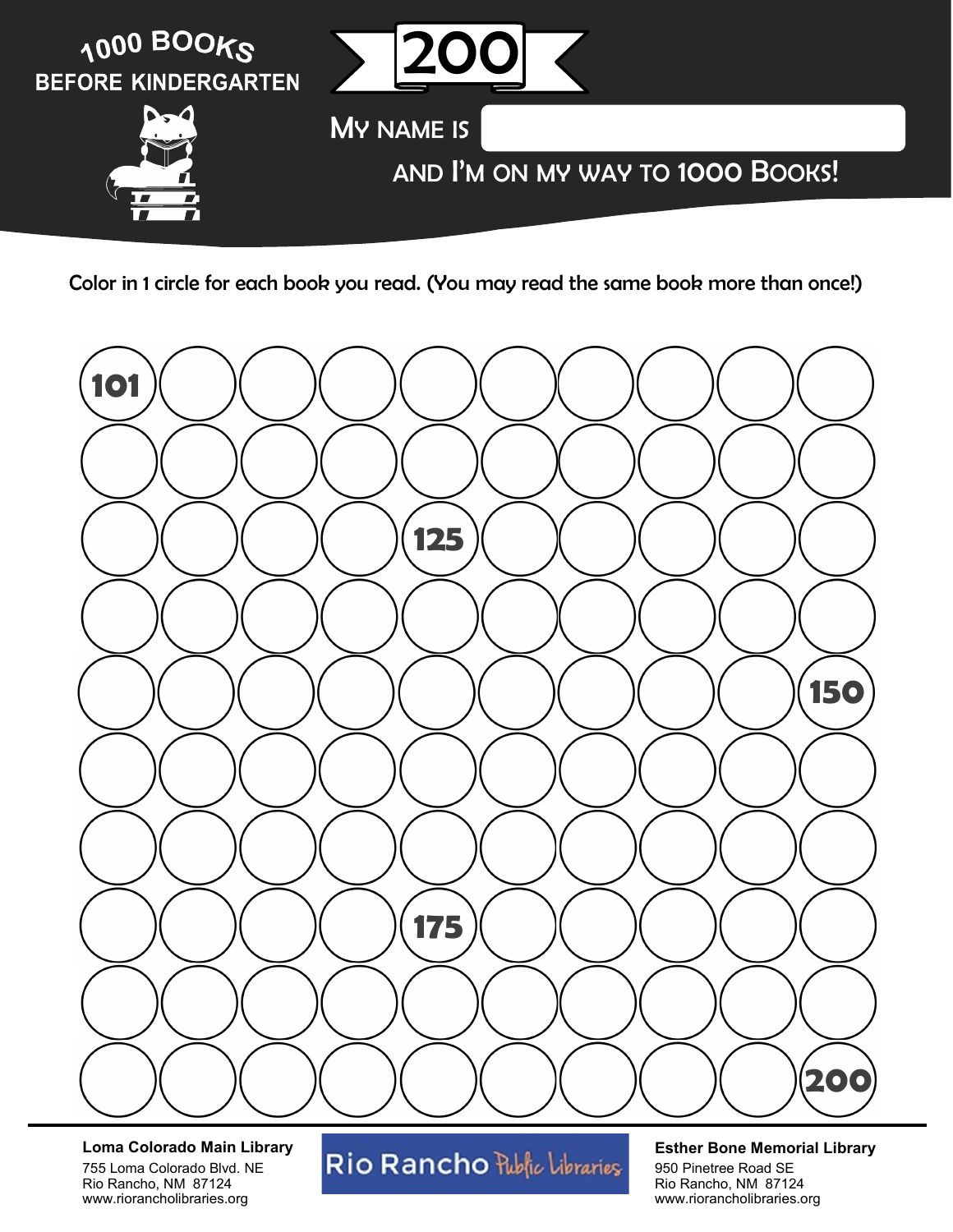



**Loma Colorado Main Library** 755 Loma Colorado Blvd. NE Rio Rancho, NM 87124 www.riorancholibraries.org

# Rio Rancho Public Libraries

#### **Esther Bone Memorial Library**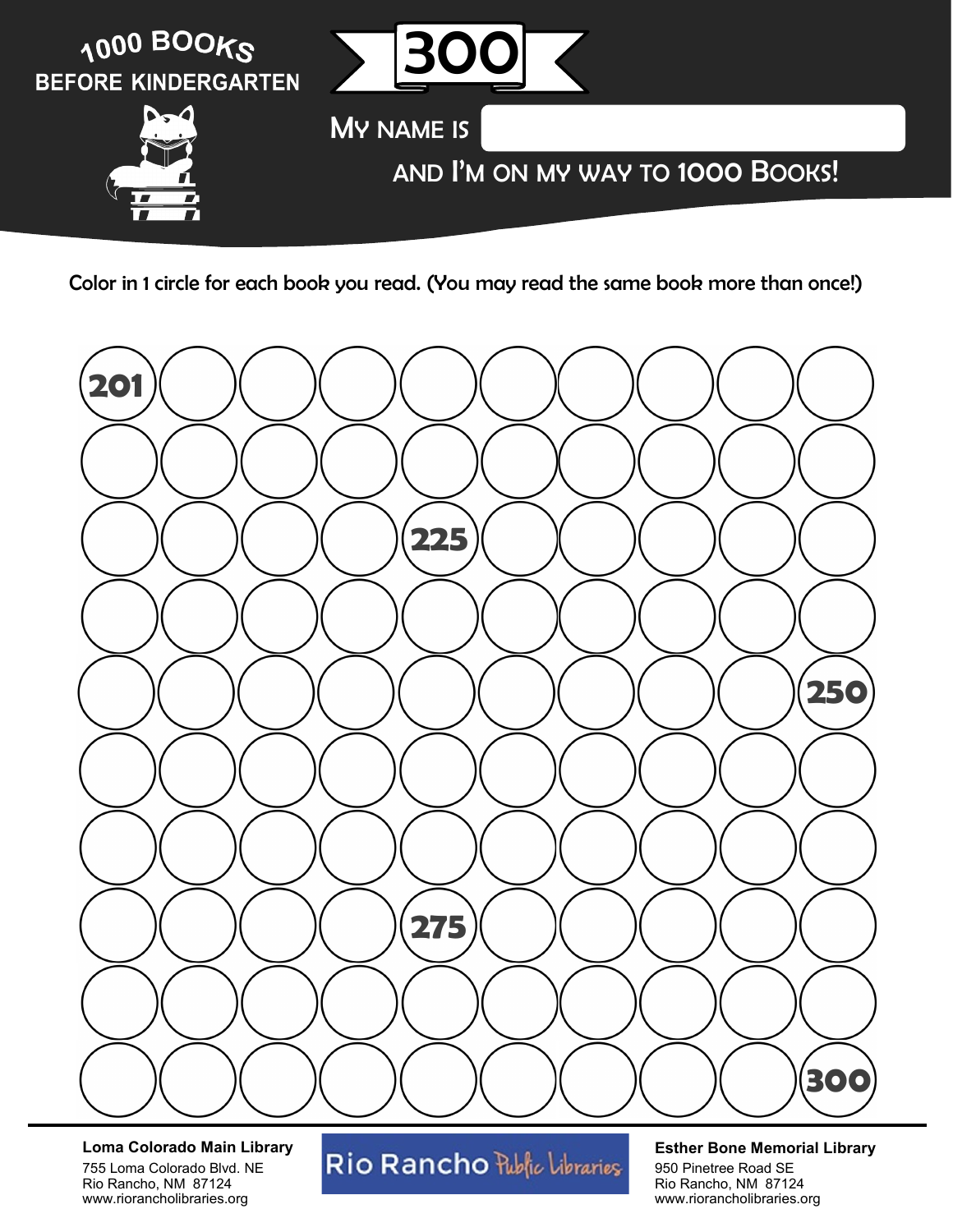



**Loma Colorado Main Library** 755 Loma Colorado Blvd. NE Rio Rancho, NM 87124 www.riorancholibraries.org

# Rio Rancho Public Libraries

#### **Esther Bone Memorial Library**